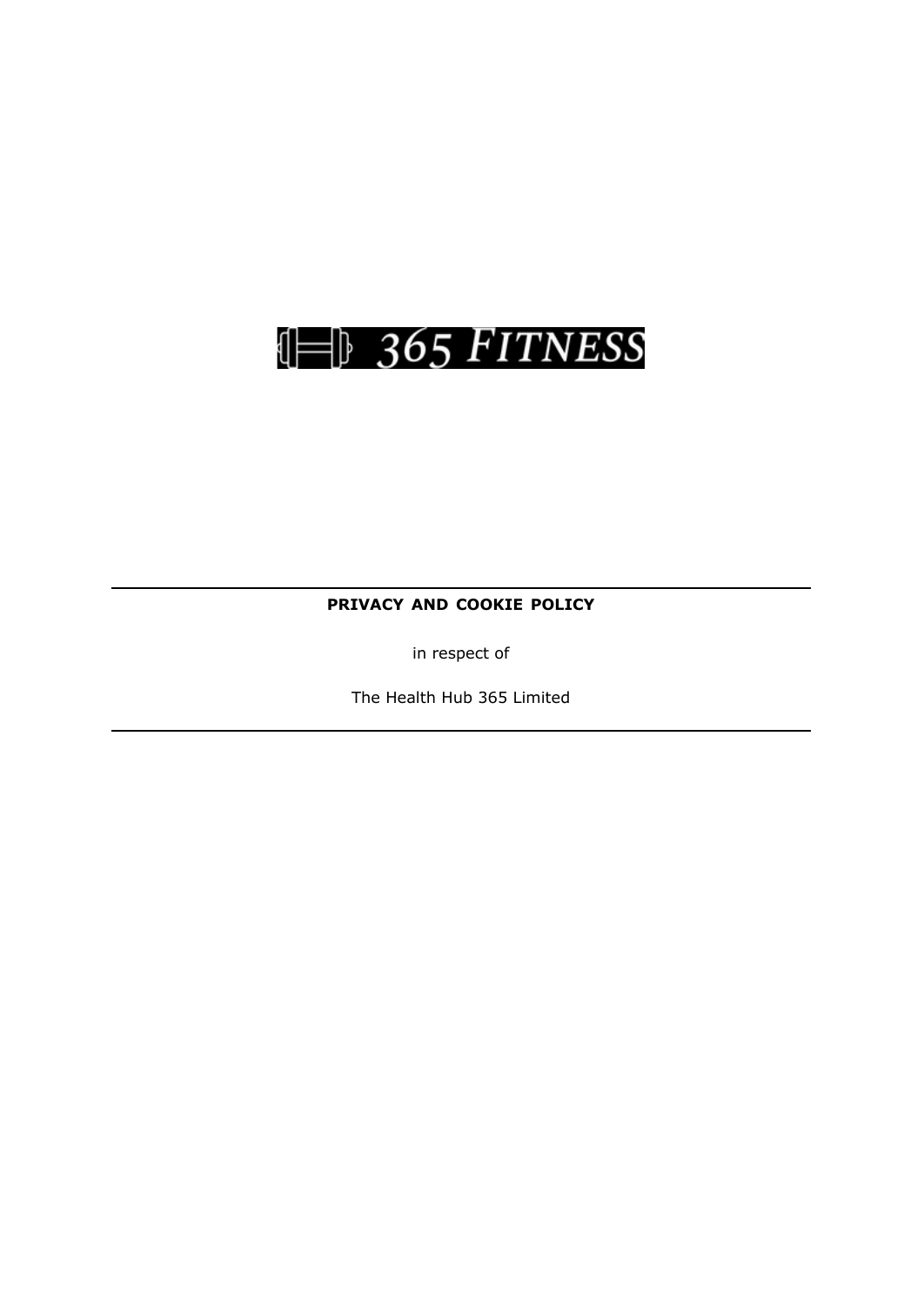# **Privacy and Cookie Policy**

### **Why you should read this policy**

We ask that you read this Privacy Policy carefully as it contains important information on who we are, how and why we collect, store, use and share personal information, your rights in relation to your personal information and on how to contact us and supervisory authorities in the event you have a complaint.

#### **Who we are**

<https://www.365-fitness.com/> (Website) is brought to you by The Health Hub 365 Limited trading as 365 Fitness, company registration number 12822878 and the registered office of which is at 1a Hill Head Road, Fareham, England, PO14 3JH.

We take the privacy of our customer and Website visitors very seriously. We ask that you read this privacy policy (Policy) carefully as it contains important information about how we will use your personal data.

365 Fitness **('We' or 'us')** collect, use and are responsible for certain personal information about you. When we do so we are regulated under the General Data Protection Regulation which applies across the European Union (including in the United Kingdom) and the Data Protection Act 2018. We are responsible as 'controller' of that personal information for the purposes of those laws.

#### **Our collection and use of your personal information**

#### **Information that you provide**

We will obtain personal information you provide when you send us feedback, submit data onto our website or over the phone, post material, complete forms, report a problem with the website, contact us for any reason and by any medium, sign up for a membership and/or service and share information via the website's social media functions.

We may collect, store or process data that is labelled as sensitive under the General Data Protection Regulation 2018 ('GDPR'). If such data is requested, you will be given additional information as to why the sensitive personal data is being requested and how it will be used, often this will be required to provide you with our services.

We may retain a record of any contact you make with us.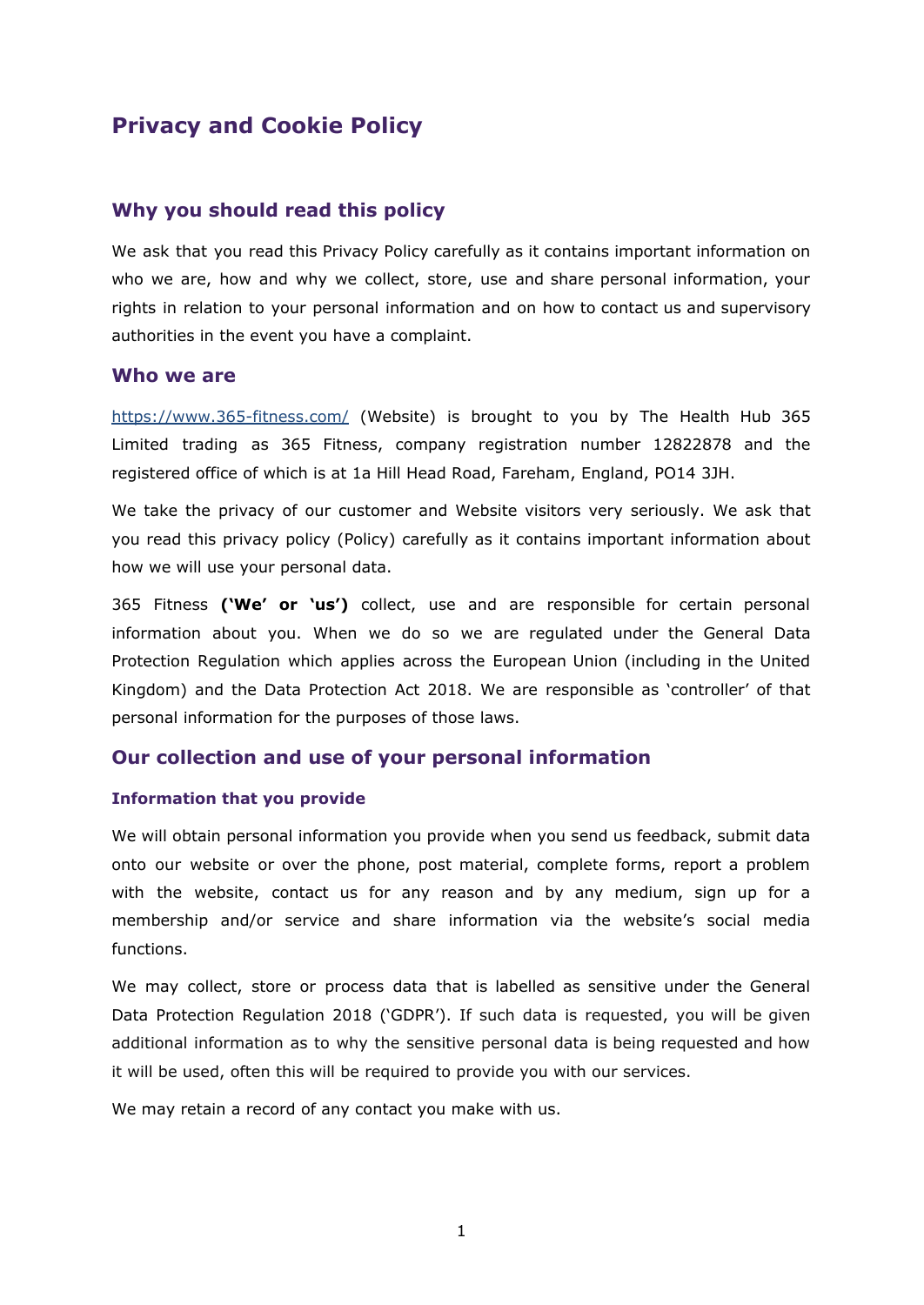The personal information we collect about you depends on the particular activities carried out and the reason for the processing. Such information includes, but is not limited to:

- your name, address and contact details;
- special category data such as health information;
- details of any feedback you give us by phone, email, post or via social media; and
- information about the services we provide to you.

### **Personal information about other individuals**

If you give us information on behalf of someone else, you confirm that the other person has appointed you to act on his/her behalf and has agreed that you can:

- give consent on his/her behalf to the processing of his/her data;
- receive on his/her behalf any data protection notices;
- give consent to any transfer of his/her data.

### **Information from third parties**

Occasionally we may receive information about you from other sources, which will be added to the information already held about you in order for us to help supply our services and products to you.

### **Information that will be collected automatically**

**Cookies:** We may monitor your use of the Website through the use of cookies and similar tracking devices. For example, we may monitor how many times you use the Website, which pages you go to and traffic data. This information helps to build a profile of users to the Website. Some of this data will be aggregated or statistical, which means that we will not be able to identify you individually. For further information on the use of cookies on the Website, please see the sections on cookies below.

### **How your personal data will be used**

Under data protection law, we can only use your personal information if we have a proper reason for doing so, e.g.:

- to comply with our legal and regulatory obligations;
- for the performance of our contract with you or to take steps at your request before entering into a contract;
- for our legitimate interests or those of a third party; or
- where you have given consent.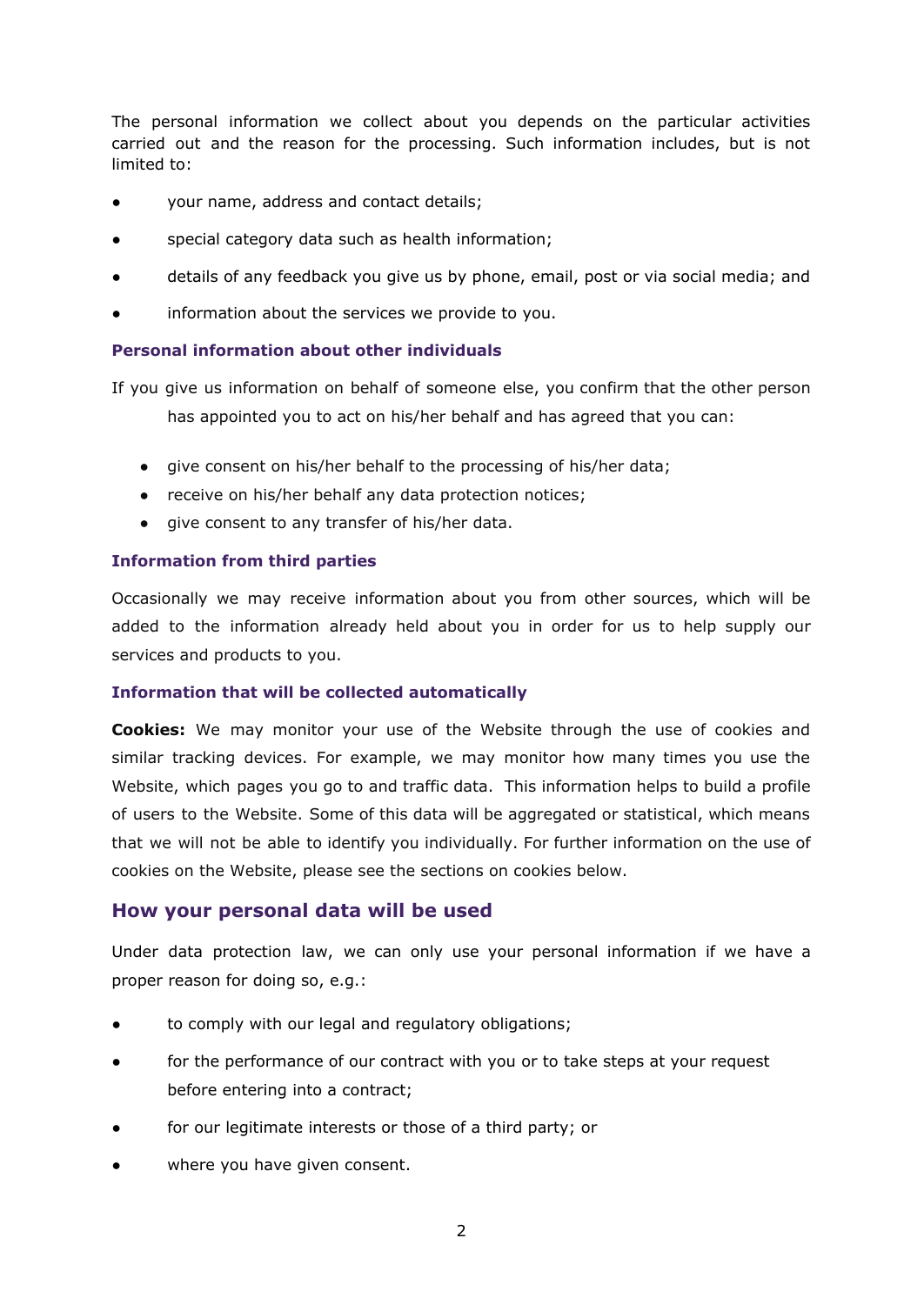A legitimate interest is when we have a business or commercial reason to use your information, so long as this is not overridden by your own rights and interests.

The table below explains what we use (process) your personal information for and our reasons for doing so:

| What<br>personal<br>your<br>we<br>use        | <b>Our reasons</b>                         |
|----------------------------------------------|--------------------------------------------|
| information for                              |                                            |
| To provide our services to you               | For the performance of our contract with   |
|                                              | you or to take steps at your request       |
|                                              | before entering into a contract            |
| To prevent and detect fraud against you      | For our legitimate interests or those of a |
| or 365 Fitness                               | third party, i.e. to minimise fraud that   |
|                                              | could be damaging for us and for you       |
| providing information<br>Gathering and       | To comply with our legal and regulatory    |
| required by or relating to audits, enquiries | obligations                                |
| or investigations by regulatory bodies       |                                            |
| Ensuring business policies are adhered to,   | For our legitimate interests or those of a |
| e.g. policies covering<br>security<br>and    | third party, i.e. to make sure we are      |
| internet use                                 | following our own internal procedures so   |
|                                              | we can deliver the best service to you     |
| Operational reasons, such as improving       | For our legitimate interests or those of a |
| efficiency, training and quality control     | third party, i.e. to be as efficient as we |
|                                              | can so we can deliver the best service for |
|                                              | you at the best price                      |
| Ensuring<br>the<br>confidentiality<br>of     | For our legitimate interests or those of a |
| commercially sensitive information           | third party, i.e. to protect trade secrets |
|                                              | other<br>commercially<br>valuable<br>and   |
|                                              | information                                |
|                                              | To comply with our legal and regulatory    |
|                                              | obligations                                |
| Statistical analysis to help us manage our   | For our legitimate interests or those of a |
| business, e.g. in relation to our financial  | third party, i.e. to be as efficient as we |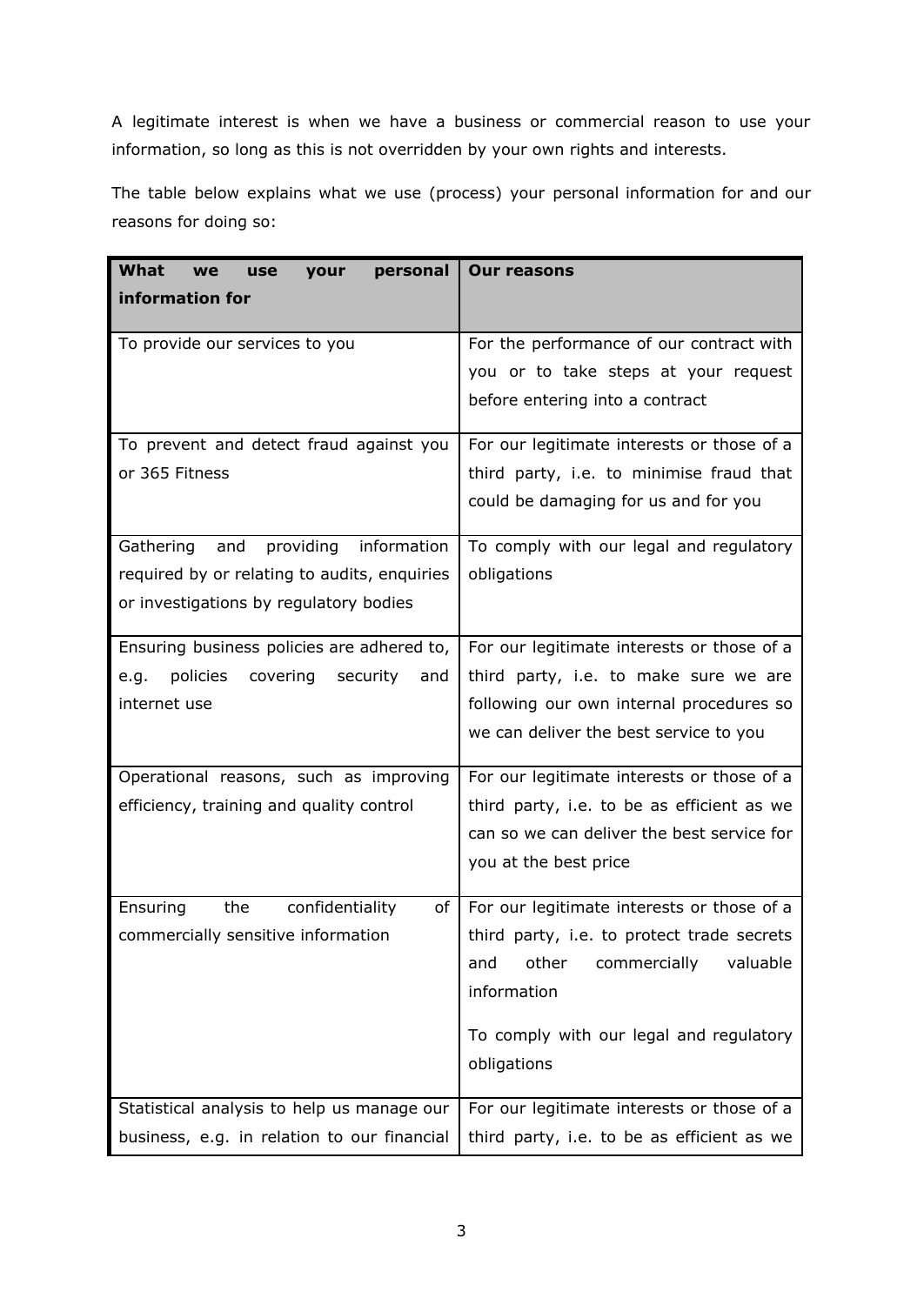| performance, customer base, product<br>range or other efficiency measures                                                                        | can so we can deliver the best service for<br>you at the best price                                                                                                                                                                                                                                                                                    |
|--------------------------------------------------------------------------------------------------------------------------------------------------|--------------------------------------------------------------------------------------------------------------------------------------------------------------------------------------------------------------------------------------------------------------------------------------------------------------------------------------------------------|
|                                                                                                                                                  |                                                                                                                                                                                                                                                                                                                                                        |
| Preventing<br>unauthorised<br>and<br>access<br>modifications to systems                                                                          | For our legitimate interests or those of a<br>third party, i.e. to prevent and detect<br>criminal activity that could be damaging<br>for us and for you<br>To comply with our legal and regulatory<br>obligations                                                                                                                                      |
| Updating customer records                                                                                                                        | For the performance of our contract with<br>you or to take steps at your request<br>before entering into a contract<br>To comply with our legal and regulatory<br>obligations<br>For our legitimate interests or those of a<br>third party, e.g. making sure that we can<br>keep in touch with our customers about<br>existing orders and new products |
| Statutory returns                                                                                                                                | To comply with our legal and regulatory<br>obligations                                                                                                                                                                                                                                                                                                 |
| Ensuring safe working practices, staff<br>administration and assessments                                                                         | To comply with our legal and regulatory<br>obligations<br>For our legitimate interests or those of a<br>third party, e.g. to make sure we are<br>following our own internal procedures<br>and working efficiently so we can deliver<br>the best service to you                                                                                         |
| Marketing our services to:<br>-existing and former customers;<br>-third<br>parties who have previously<br>expressed an interest in our services; | For our legitimate interests or those of a<br>third party, i.e. to promote our business<br>to existing and former customers                                                                                                                                                                                                                            |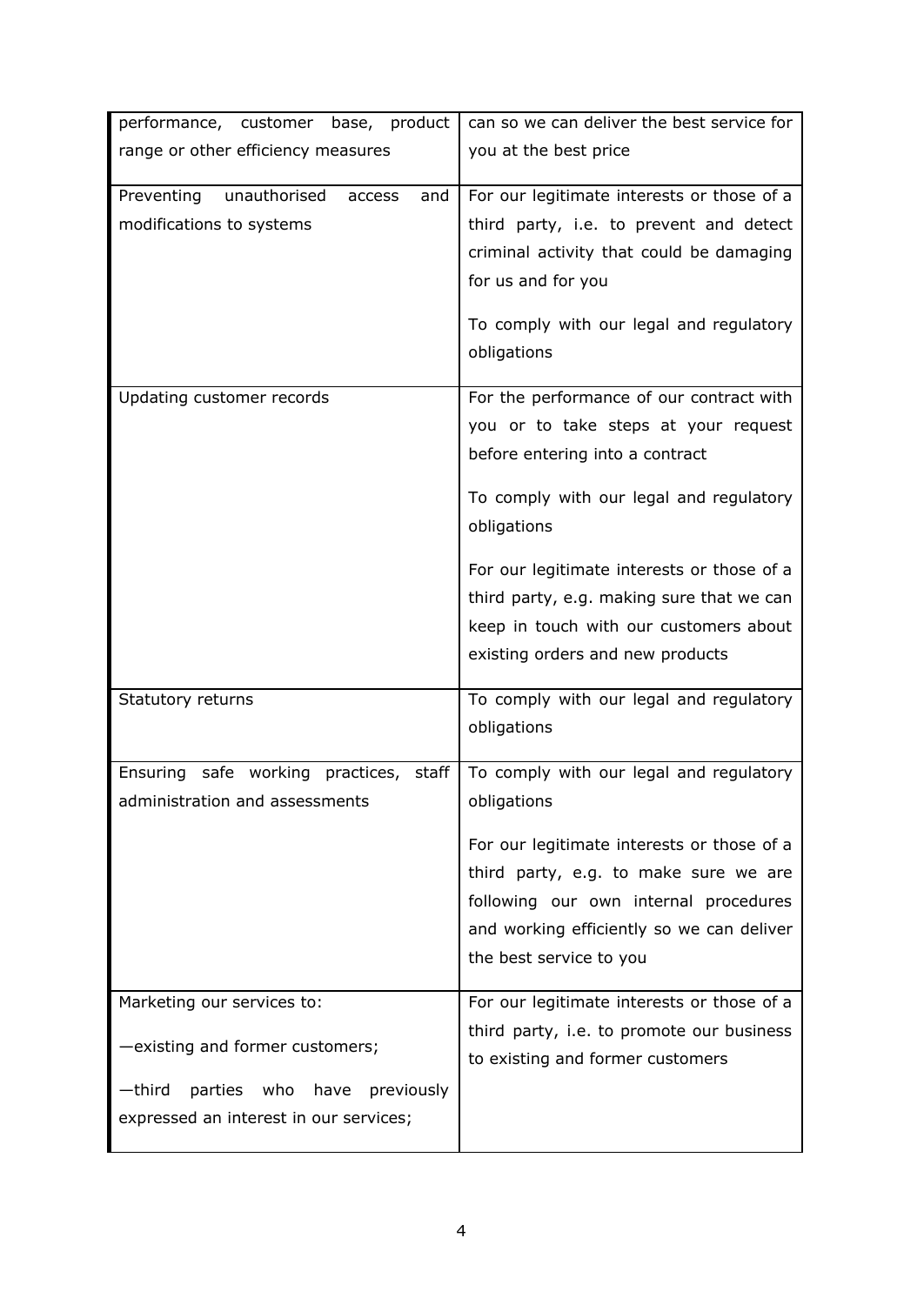| -third parties with whom we have had no              |                                                        |
|------------------------------------------------------|--------------------------------------------------------|
| previous dealings.                                   |                                                        |
| We<br>monitor<br>and<br>record<br>may                | For our legitimate interests or those of a             |
| communications<br>with<br>(such<br>you<br>as         | third party, i.e. to ensure our employees              |
| telephone conversations and emails) for              | are trained to provide you with the best               |
| the<br>purpose of quality assurance,                 | possible service.                                      |
| fraud<br>prevention<br>training,<br>and              |                                                        |
| compliance.                                          |                                                        |
| To notify you of changes to the Website              | For our legitimate interests or those of a             |
| or to our services or products that may              | third party, i.e. to ensure you're up to               |
|                                                      |                                                        |
| affect you                                           | date with our services and to promote                  |
|                                                      | any change.                                            |
| External audits and quality checks, e.g.             | For our legitimate interests or a those of             |
| <b>ISO</b><br>Investors<br>for<br>in<br>People<br>or | a third party, i.e. to maintain our                    |
| accreditation<br>the<br>audit<br>and<br>of our       | accreditations so we can demonstrate we                |
| accounts                                             | operate at the highest standards                       |
|                                                      | To comply with our legal and regulatory<br>obligations |

# **Disclosure of your personal data**

We routinely share personal information with:

- companies within the 365 Fitness group
- third parties we use to help deliver our services to you, e.g. payment service providers and personal trainers;
- other third parties we use to help us run our business, e.g. marketing agencies or website hosts;
- third parties approved by you, e.g. social media sites you choose to link your account to or third-party payment providers; and
- our bank.

We only allow our service providers to handle your personal information if we are satisfied they take appropriate measures to protect your personal information.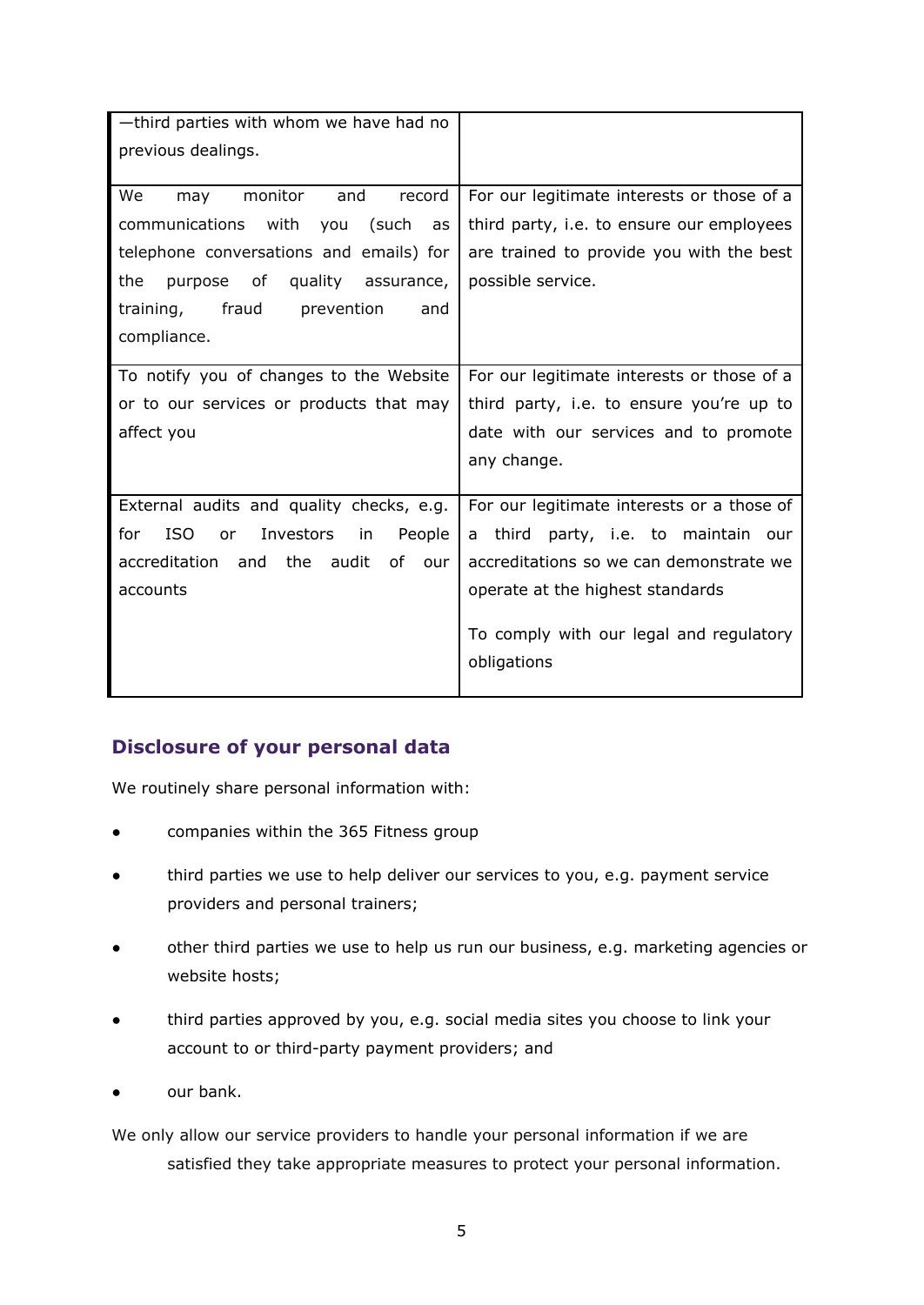We also impose contractual obligations on service providers relating to ensure they can only use your personal information to provide services to us and to you. We may also share personal information with external auditors, e.g. in relation to ISO accreditation and the audit of our accounts.

We may disclose and exchange information with law enforcement agencies and regulatory bodies to comply with our legal and regulatory obligations.

We may also need to share some personal information with other parties, such as

potential buyers of some or all of our business or during a re-structuring. Usually, information will be anonymised but this may not always be possible. The recipient of the information will be bound by confidentiality obligations.

# **Transfer of your information out of the EEA**

To deliver services to you, it is sometimes necessary for us to share your personal information outside the European Economic Area (EEA), e.g.:

- with our service providers located outside the EEA and UK; or
- if you are based outside the EEA and UK.

These transfers are subject to special rules under European and UK data protection law.

Non-EEA countries do not have the same data protection laws as the United Kingdom and EEA. We will, however, ensure the transfer complies with data protection law and all personal information will be secure.

# **Marketing**

We may use your personal information to send you updates (by email, text message, telephone or post) about our services, including exclusive offers, promotions or new services.

We have a legitimate interest in processing your personal information for promotional purposes. This means we do not usually need your consent to send you promotional communications. However, where consent is needed, we will ask for this consent separately and clearly.

We will always treat your personal information with the utmost respect and never share it with other organisations outside of the business for marketing purposes.

You have the right to opt out of receiving promotional communications at any time by:

• contacting us at info@365-fitness.com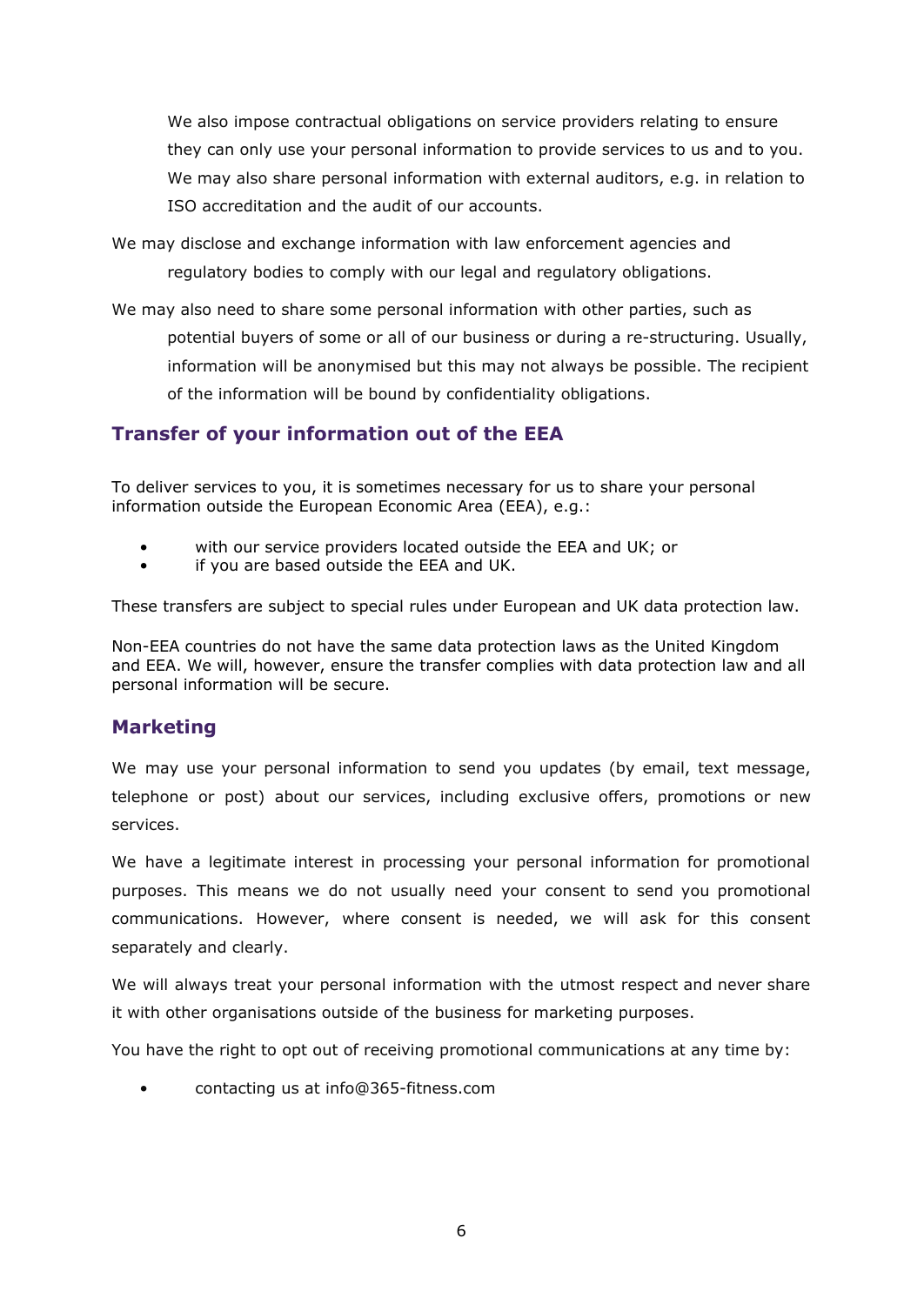We may ask you to confirm or update your marketing preferences if you instruct us to provide further services in the future, or if there are changes in the law, regulation, or the structure of our business.

# **Your Rights**

Under the General Data Protection Regulations (GDPR), you have the following rights:

- You have the **right to be informed** about the collection and use of your personal data.
- You have the **right of access** to your personal records or other information that we hold about you. We reserve the right to charge a reasonable fee for our administrative costs involved with providing you with access if we receive a request which is manifestly unfounded or excessive to access personal records. We may also charge a reasonable fee, in relation to administrative costs, if further copies of your data is requested following your initial request.
- You have the **right to rectify any errors** in the data we hold about you. If any data or information we hold about you is inaccurate, or out of date, please contact us and we will correct this immediately.
- You may have the **right to have the data we hold about you erased**.
- You have the **right to restrict processing.**
- You have the right to ask us to **stop processing your personal data for direct marketing purposes**. You may also specify that you object to direct marketing by particular channels such as by email or telephone. If this is the case, please specify the channels you are objecting to in your communications with us.
- You have the **right to data portability**. If you wish to obtain your data for your own purposes across different services, we will provide this information to you in an electronic format such as a PDF file, CSV file or via other electronic means. We reserve the right to charge a reasonable fee for the administrative costs of complying with any requests that are manifestly unfounded or excessive.
- You have the **right not to be subject to automated decision-making, including profiling.**

To revise your consent, request access, amend or remove your records or assert any of your rights set out above, you should send your request in writing to us at [info@365-fitness.com](mailto:info@365-fitness.com)

You may need to provide proof of identity and address (e.g. a copy of your driving licence or passport, and a recent utility or credit card bill); and specify the personal data you want access to, amended or removed.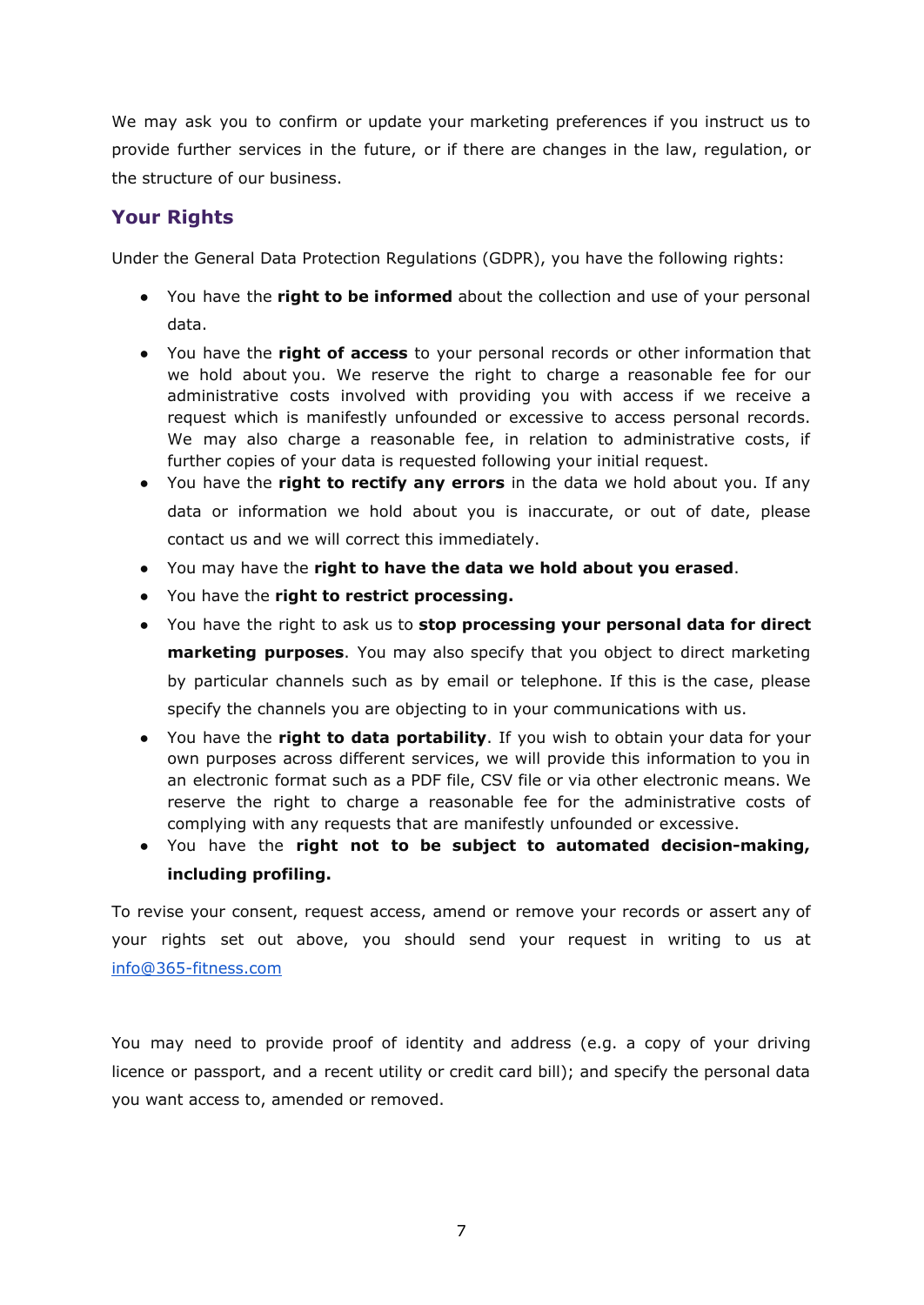## **How long we will store your data**

We will keep your personal information while you have an account with us or we are providing services to you. Thereafter, we will keep your personal information for as long as is necessary:

- to respond to any questions, complaints or claims made by you or on your behalf;
- to show that we treated you fairly;
- to keep records required by law.

We will not retain your personal information for longer than necessary for the purposes set out in this policy. Different retention periods apply for different types of personal information.

When it is no longer necessary to retain your personal information, we will delete or anonymise it.

## **Children**

We do not actively or knowingly collect and process the personal data of anyone under the age of 18.

### **Keeping your personal information secure**

We have appropriate security measures in place to prevent personal information from being accidentally lost or used or accessed in an unauthorised way. We limit access to your personal information to those who have a genuine business need to know it. Those processing your information will do so only in an authorised manner and are subject to a duty of confidentiality. We also confirm that your data will be stored on secure servers.

If you want detailed information from Get Safe Online on how to protect your information and your computers and devices against fraud, identity theft, viruses and many other online problems, please visit [www.getsafeonline.org.](http://www.getsafeonline.org/) Get Safe Online is supported by HM Government and leading businesses.

### **Use of cookies**

A cookie is a small text file which is placed onto your computer (or other electronic device) when you access the Website. We use cookies and other online tracking devices on the Website to:

obtain information about your website preferences and tailor its operations to your needs;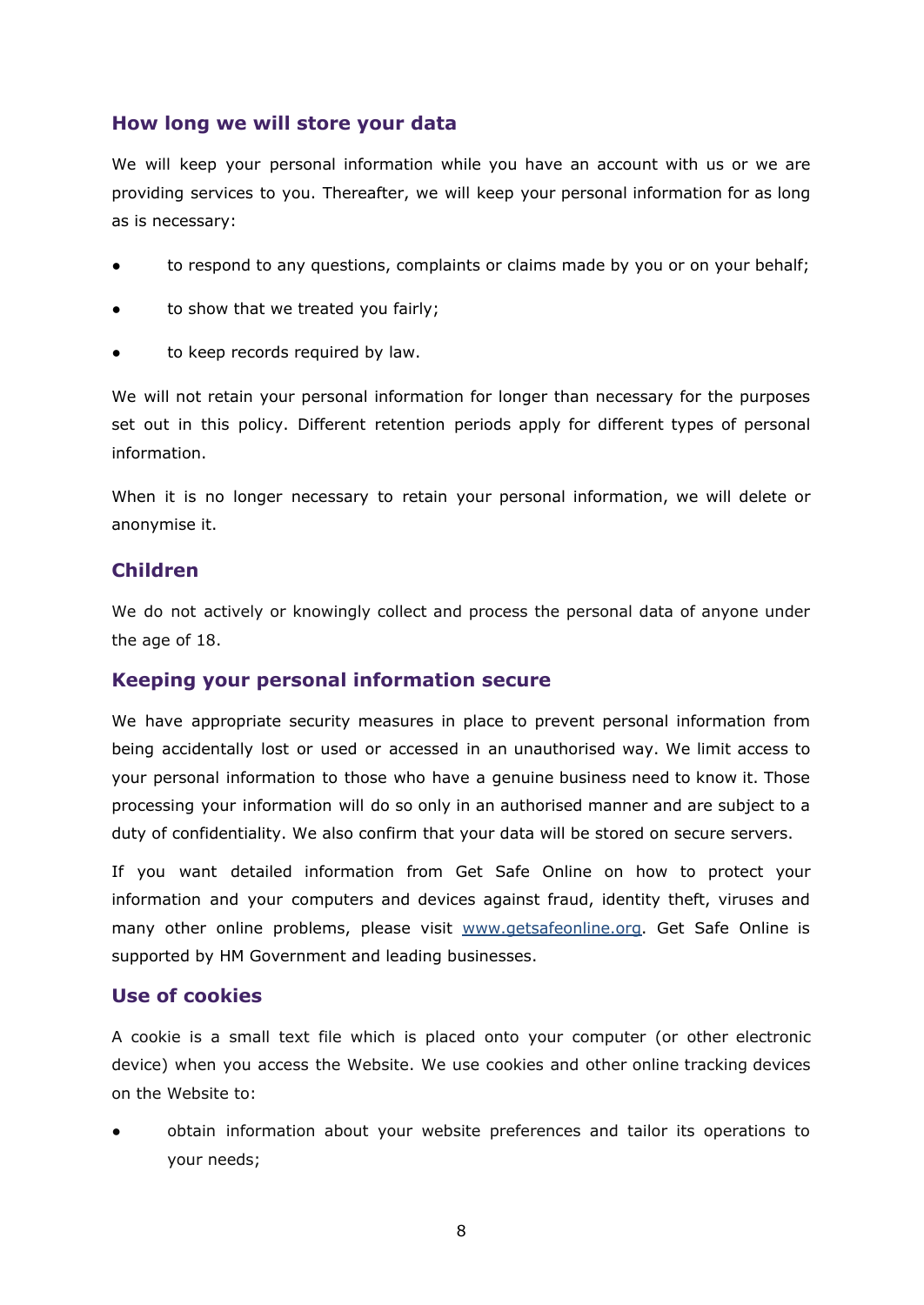identify which pages are being used, helping us to analyse data about web page traffic and ways to improve our website in order to tailor it better to our customer needs;

The information we obtain from the use of cookies will not usually contain your personal data. Although we may obtain information about your device such as your IP address, your browser and/or other internet log information, this will not usually identify you personally. In certain circumstances we may collect personal information about you, but only where you voluntarily provide it.

In most cases we will need your consent in order to use cookies on this Website. The exception is where the cookie is essential in order for us to provide you with a service you have requested.

#### **Description of cookies**

The cookies that we utilise on our Website are placed to fulfil such functions as analysing how you use the Website to give you a better and more personalised experience, generate statistical data and allow visitors to share content with a range of networking and sharing platforms.

| <b>Cookie Name</b> | <b>Cookie Description</b>                                                                                                                                                     |
|--------------------|-------------------------------------------------------------------------------------------------------------------------------------------------------------------------------|
| <b>XSRF-TOKEN</b>  | Used for security reasons                                                                                                                                                     |
| <b>HS</b>          | Used for security reasons                                                                                                                                                     |
| sySession          | Used in connection with user login                                                                                                                                            |
| bsession           | Used for system effectiveness measurement                                                                                                                                     |
| consent-policy     | Used for cookie banner parameters                                                                                                                                             |
| FBP                | This cookie is set by Facebook to deliver<br>advertisement when they are on Facebook or a<br>digital platform powered by Facebook<br>advertising after visiting this website. |

Some of the cookies we utilise on our Website include:

#### **How to turn off cookies**

If you do not want to accept cookies, you can change your browser settings so that cookies are not accepted. If you do this, please be aware that you may lose some of the functionality of the Website. For further information about cookies and how to disable them please go to: [www.aboutcookies.org](http://www.aboutcookies.org) or [www.allaboutcookies.org](http://www.allaboutcookies.org)

# **Changes to this Policy**

This privacy notice was last updated on 22/03/2021